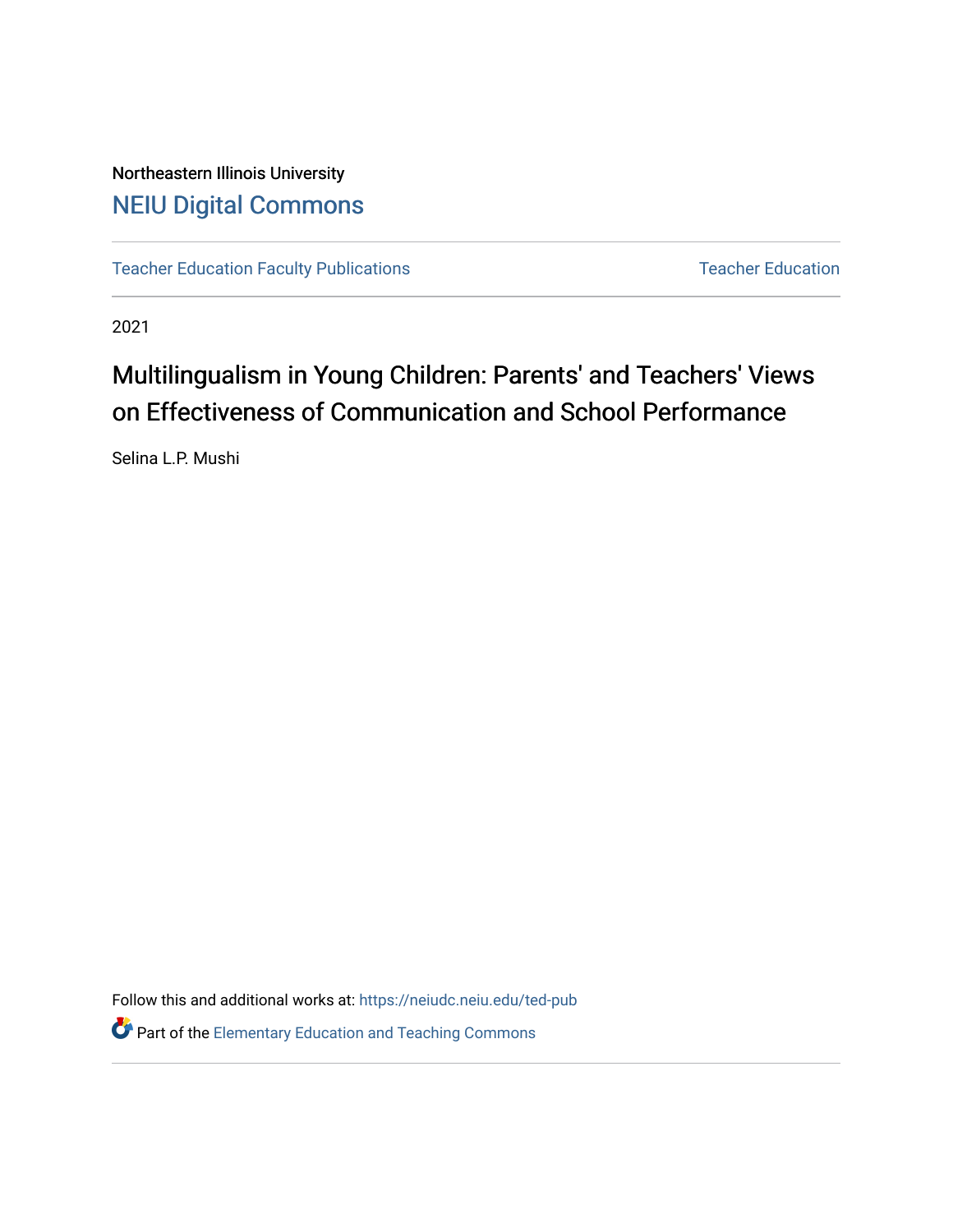## **Multilingualism in Young Children: Parents' and Teachers' Views on Effectiveness of Communication and School Performance**

Selina L. P. Mushi, ,

Teacher Education Department, Northeastern Illinois University, United States of America

## **Abstract**

*This is a research report on children's use of multiple languages in their natural environments at home and at school. The study examined factors that triggered use of, and fluency in multiple languages, and how fluency in different languages related to thought processes, communication, and school performance. Parents' and Teachers' views were the main sources of information. Data were collected in 3 schools from Kilimanjaro, and Arusha in Tanzania. The 3 schools were determined to include multilingual children; with all languages (two or more) being used on a regular basis. The data included parent questionnaire responses, parent interview notes, and teacher observation notes and tallies/frequency counts of multilingual children's instances of clear communication using multiple languages. during class interactions. Multilingual children's school performance was determined from existing test scores in four selected school subjects, English, Kiswahili, Math and Science. These subjects were considered to be key subjects in the school curriculum. The study results revealed schoolrelated, and family-related factors that triggered and supported childhood multilingualism, parents' and teachers views on multilingualism and its role in children's thought processes, communication, and school performance in the key subjects.*

## **Key Words**

Multilingualism, Communication, Interlanguaging, Translanguaging, Parental Support, Curriculum Content, Performance

## **1. Introduction**

Neuroscience has demonstrated that language development is rooted in the cognitive maturation process. By the 29th week of gestation [1] predispositions for language acquisition are already present, and they affect all aspects of mental development [2]. A certain level of cognitive development has to be reached before the first word is uttered [3]; [4]; [5]. To express thought, a child draws from the language faculty in the brain and projects the intended or experienced thought onto someone else's attention by use of verbal production, physical reaction or gesture. In typically developing children, verbal language is the primary mode of communication, which is also an indication of cognitive functioning. The rapid development of language in the early years [6]; [1]; raises important questions about mastering two or more language systems at the same time in childhood. The centrality of verbal language use as a medium for communication and for learning school curricula calls for clearer understanding about how young children develop, use and manage two or more languages as they process and express themselves in their daily functioning as well as in formal school learning.

Classroom teachers may wonder if multilingual children use up a large portion of their brain for only language, leaving little room for other cognitive abilities. Research on school performance has tended to show bilingual and multilingual children performing at lower rates compared to English monolingual children [7]; [8] even though some studies have found no difference [9]; and other studies have even found some advantages for learning in multiple languages [10]. Parents in some developing countries tend to push their children to learn English, and they pay large sums of money for this purpose [11]. Such parents believe that mastering English at an early age is the only path to academic success. Obviously, a multilingual child *speaks and understands multiple languages*, a definition that has not always been used in research on multilingual children's school performance. This study focused on children who were *fluent* in two or more languages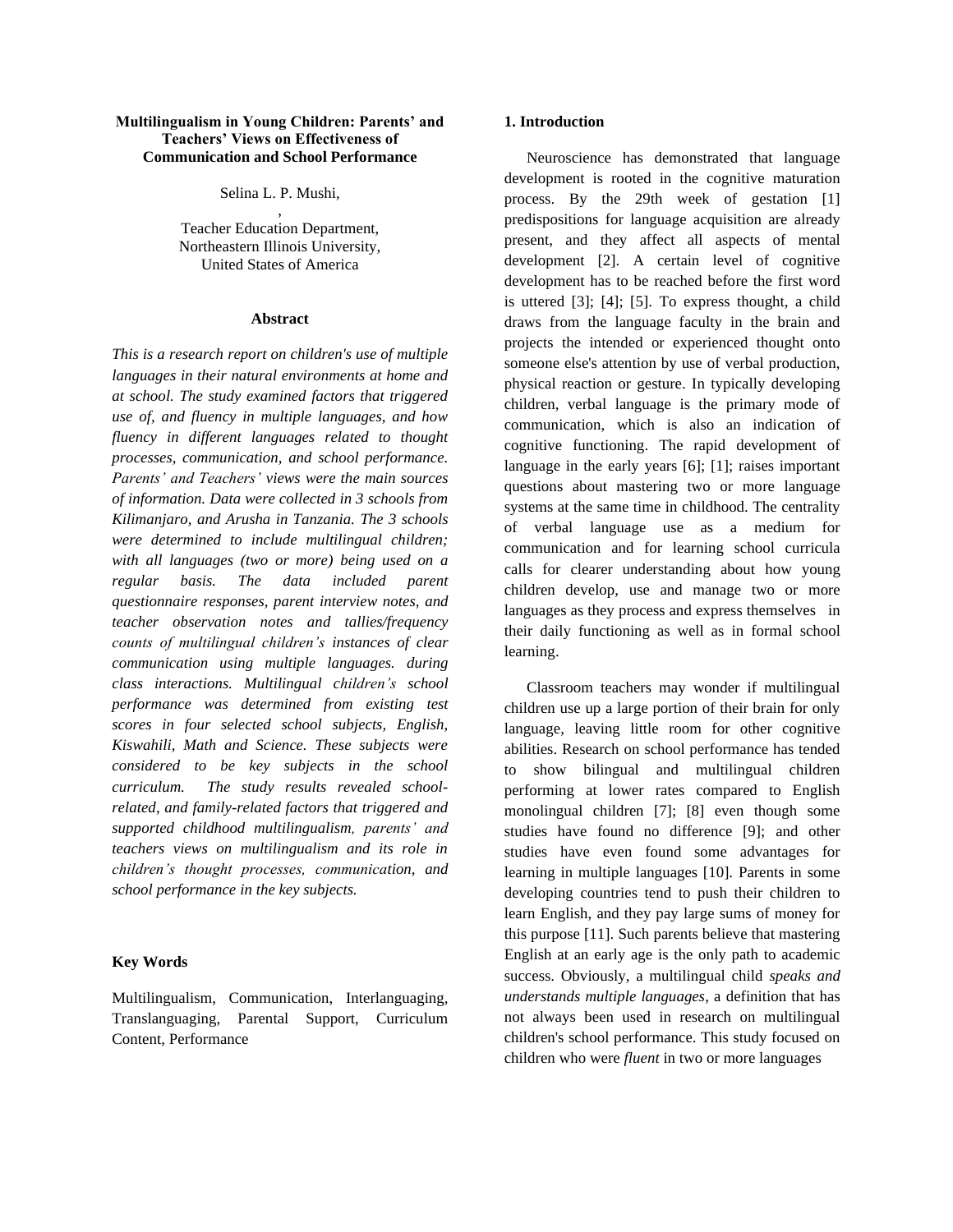## **2. Conceptual Framework**

This study is contextualized in three main tenets or conceptualizations of early language learning. First, neuroscience has shown that young children need exposure to stimulating environments to help wire their brains [12]; [13]. It happens that the first three years of development are critically important for both brain growth and language acquisition. Secondly, most children are capable of learning two or more languages with no cognitive delays [14]. Thirdly, truly multilingual children acquire the multiple languages naturally within their environments, and use the languages for fulfilling their day-to-day needs, including school learning. Based on Piaget's constructivism approach to learning and Vygotsky's social-cultural perspective on learning, children need and use both their immediate environment (spontaneous play) and parental support (scaffolding) to learn the languages that they need to function effectively within their contexts.

It seems that on the one hand, children's brains are pre-wired to learn any number of languages they get exposure to and which they have use for, but on the other hand, naturally multilingual children face stiff barriers in communicating using the languages they have already acquired, especially in school settings. In some cases, children have lost their native languages when they realized that there was a more important language that was "for success" in school and later in life, and this attitude was, unfortunately, also supported by parents and teachers. It is within this context that this study sought to find out parents' and teachers' perspectives on children's multiple languages as the languages relate to the children's ability to communicate their thoughts; while the multiple languages might even compete with the medium of instruction in learning the prescribed school curriculum.

## **3. Related Literature**

The role of parents in their children's learning of language cannot be overemphasized [15]. Parental support is at the center of successful acquisition of the language sounds and use of those sounds to make meaning, to finally be able to transfer the meaning

using words understandable to a listener who will make sense of what the child is saying. Parental support helps make the task of learning a language more manageable by providing good models of pronunciation, word meanings, and connecting utterances to actions within context. Research has shown that parents have strong influence on not only their children's learning of multiple languages, but also on the changes of the linguistic ecology as a whole [16].

Parents have also been seen as equal partners and decision makers alongside teachers in their children's learning of multiple languages [17]. School-centered parental involvement has been characterized to have inferior learning outcomes for children, in favor of more collaborative partnerships. It can be argued by extension that collaborative partnerships between teachers and parents are even more important in serving multilingual children, who come to school with multiple languages, only to find out only one language is needed, and most probably a new language.

While the adaptive nature of the brain has been credited for learning of multiple languages [1], [13], [18] such learning is not without struggle. Semilingualism [2], [8], challenges in school learning [9], comparison to language impairment [7], and poor performance has been linked to using languages other than the designated language of instruction. However, the emerging trend in the literature focusing on use of multiple languages in learning at school promises a more informed path to understanding the role of early multilingualism in learning in general, and in mastering specific types of content within the school curriculum.

Researchers and educators need to embrace neuroscience and re-focus attention on the early years as a unique window for learning multiple languages [1], [6], [13, [18], [19], which presents an advantage to young children's linguistic development. Parents and teachers need to collaborate towards achieving the same goals for young children in multilingual contexts in order to excel on the gift of acquiring several languages. Such re-focusing has to start with parents' and teachers' own understanding,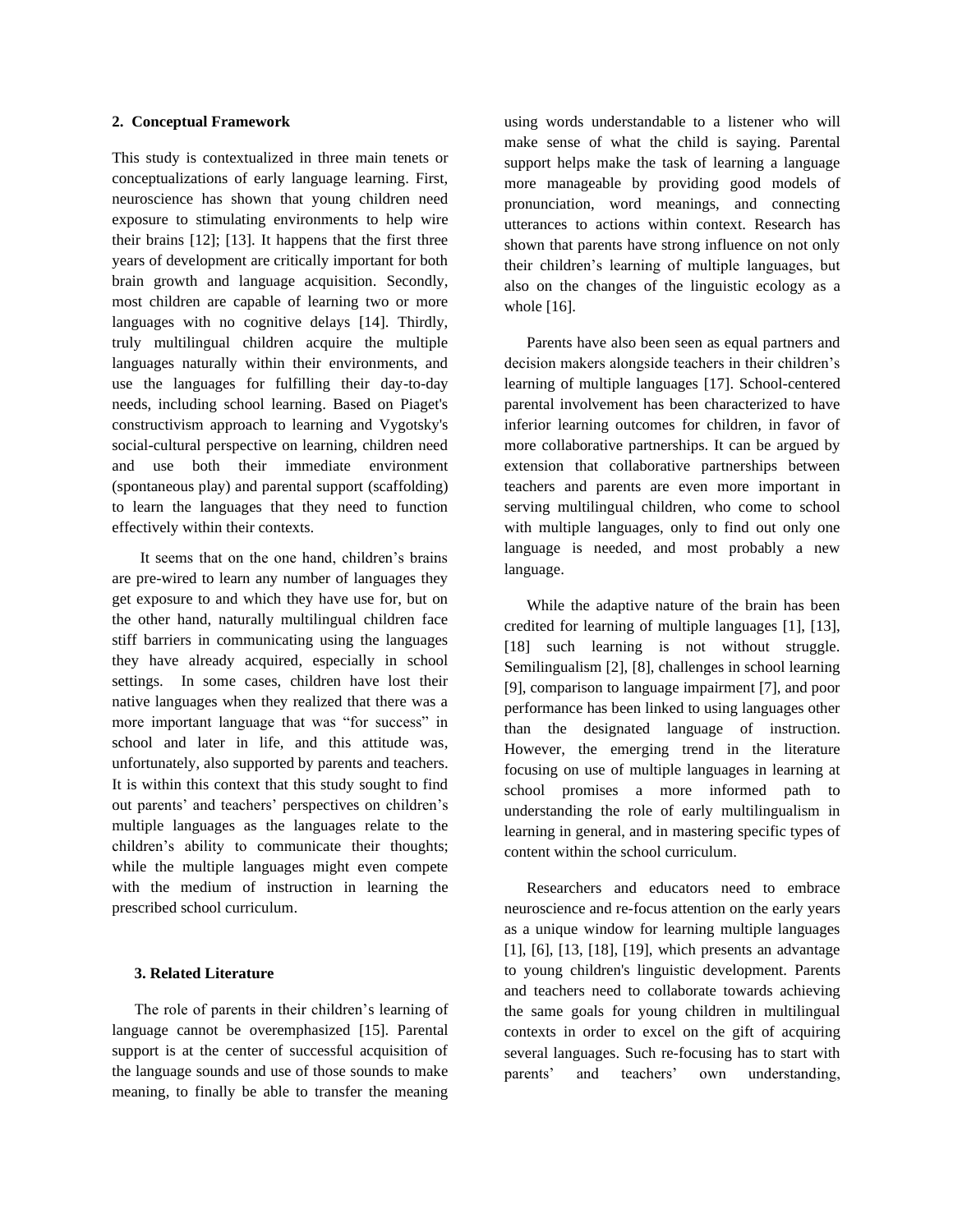perspectives, attitudes and willingness to see value in children's early multilingualism.

Rather than focusing only on the outcome of schooling, e.g., passing national exams, or being able to communicate in English, parents and teachers can value children's overall learning in their everyday lives, and preparation for engaging meaningfully in socially, culturally, and economically productive and dignifying activities as adults. With the limited window of natural acquisition, multiple languages are an asset that need to be embraces, valued, nurtured and built upon.

## **4. Approach and Methods**

Sampling of study participants was targeted at children who already spoke two or more languages fluently. Children aged 5-12 years in 10 classrooms in 3 schools were studied. A total of 107 multilingual children were studied among a larger group of 668 children. Questionnaire data provided background information on the children, interaction with their families and communities, and general use of multiple languages. Parent interviews helped highlight activities and interactions that related closely to learning English, Kiswahili Math and Science outside school. In addition to examining triggers of multiple languages at an early age, the study sought to find out how fluency in multiple languages related to children's performance in the school curriculum, and if there were any advantages or disadvantages of using multiple languages in learning school subjects.

The four school subjects were selected on the basis of their emphasis in the school curriculum, from both parents and teachers. Examination of composite scores on previous tests on these selected subjects provided an already documented record of the children's performance in these key subjects taken together. Some performance records were available in actual scores, and in some cases in individual subjects (English, Kiswahili Math and Science) separately. For uniformity and comparison purposes, the quantitative scores were converted into rankings, so that all scores could be in one form as composite ranking scores on all four subjects.

#### **5. Study Results**

The study findings revealed factors that triggered and supported use of multiple languages in children; relationship between fluency in multiple languages and how children used their thinking skills and communication; and the relationship between multiple languages and performance in selected school subjects. The results also revealed disadvantages faced by multilingual children when they were forced to use only one of the languages they spoke.

## **5.1 Factors That Triggered and Supported Use of Multiple Languages**

The factors that triggered and supported ability to use multiple languages fluently included having multilingual parents, engaging in play activities with multilingual peers, interacting with grandparents and participating in cultural activities. Other factors were reading materials written in different languages, writing games and songs in Kiswahili and English, and the dual emphasis on both languages within the school curriculum. Having a role model who used multiple languages, and friends who spoke the different languages were other supportive factors, especially when the languages were used with a sense of pride by the role models.

## **5.2 Multilingual Children's Thought Processes**

Sixty-seven percent of parent questionnaire responses indicated that using multiple languages at home and in the community broadened their children's world outlook and enhanced classroom learning. Teacher interviews based on two-week classroom observations of multilingual children revealed that the children demonstrated clarity in expressing ideas in Kiswahili (96% of the time) and in native languages (73% of the time). Teachers categorized children's responses as "clear" or "not clear" as children expressed their thoughts in class using multiple languages. Results showed that children were better understood when they used Kiswahili compared to when they used English or mother tongue. It was obvious that children used all the languages they knew. "The children use all their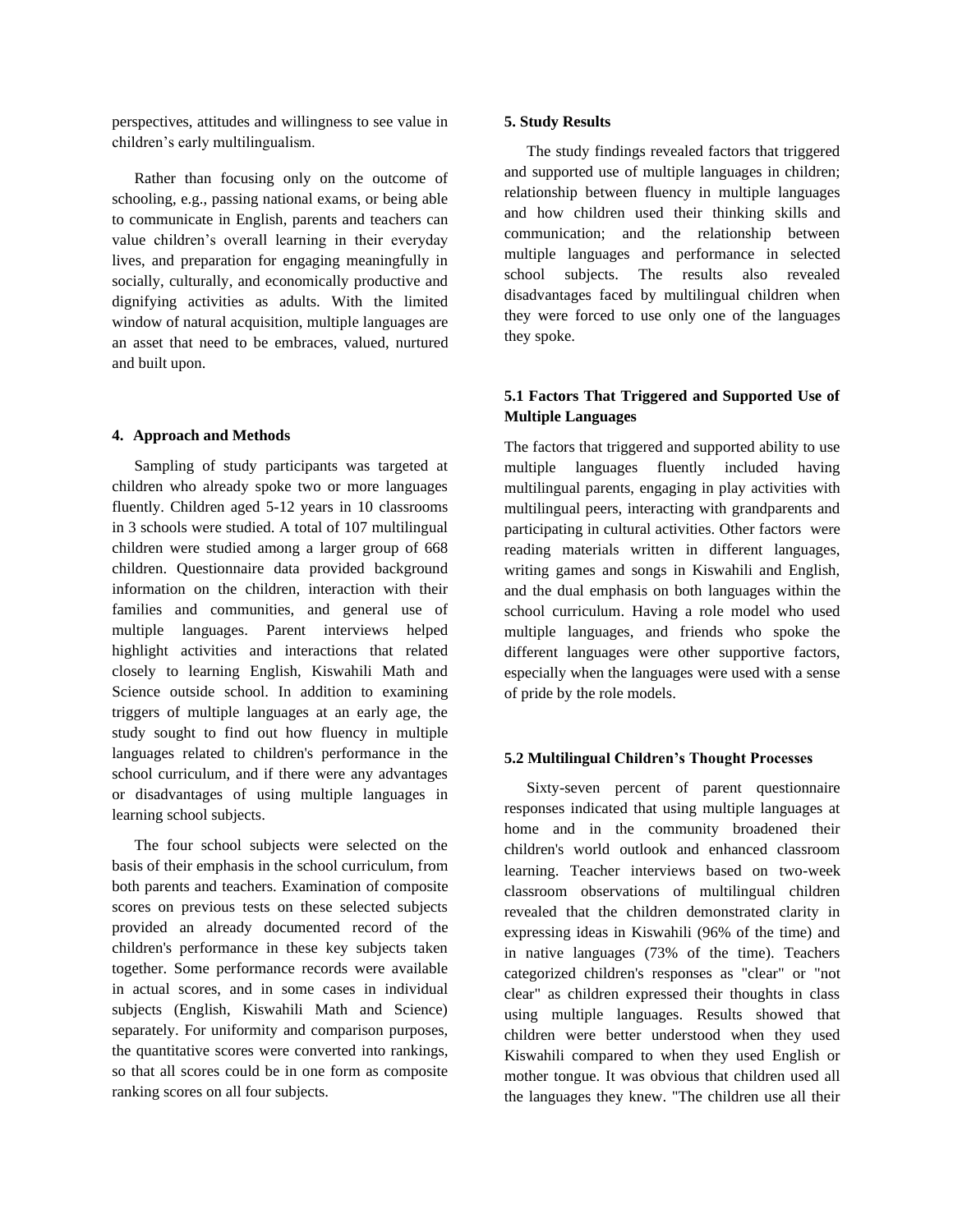languages to try to be precise in the meaning they are putting across", remarked one teacher. Another teacher said: "When forced to communicate in only one language, especially English, children tend to use words that interfere with the intended meaning, because focus tends to be on the language, and not on the message".

Code-switching was perceived as a way to capture meaning in self expression. The multilingual children used words from mother tongue, Kiswahili and English in the same sentence. Such codeswitching was used mostly in play activities, but also in formal classroom learning interactions with the teacher. The following were also confirmed by parents and teachers: (i), Use of multiple languages enabled children to think clearly and communicate with precision, (ii) Children experienced a sense of flexibility in the choice of language to use when discussing classroom content, i.e., freed up children's thought processes, and (iii) Unrestricted use of multiple languages allowed for creativity and encouraged inquisitive minds. For example, one teacher reported that children argued about why "nkaambariko", a word with negative connotation in Meru cultures was used to shame girls who did not marry as early as expected, but the same word did not apply to boys in similar situations. This "debate-like discussion" took place in three languages, Kimeru, Kiswahili and English, in a fourth grade, without the teacher's guidance. Children were mixing the three languages as the need arose, in order to accurately represent and communicate their thoughts and inquisitiveness on the concept.

**4.3. School Performance of Multilingual Children**

## Test score rankings used as secondary data to estimate multilingual children's performance within their groups. Each multilingual child's performance was estimated within a group that included monolingual children. Classroom teachers were requested to identify multilingual children on the score sheets of previous tests and exams in English, Kiswahili, Math and Science as composite scores. The scores and rankings of the multilingual children were identified in relation to whole class performances. The performance ranking of each multilingual child's score was highlighted. Tables 1-3

summarize the performance of multilingual children in English, Kiswahili, Math and Science as composite scores. The scores provided were from three Schools. Five classrooms were observed in School 1 as shown in Table 1.

| Grade/Group  | 1A     | 1B     | 2      | 3                | 4                |
|--------------|--------|--------|--------|------------------|------------------|
|              |        |        |        |                  |                  |
| Class Size   | 46     | 40     | 35     | 62               | 91               |
| Number of    |        |        |        |                  |                  |
| Multilingual | 4      | 3      | 3      | 3                | 5                |
| Children     |        |        |        |                  |                  |
| Multilingual | From   | From   | From   | From             | From             |
| Children's   | 2nd    | 2nd to | 3rd to | 3rd to           | 2nd              |
| Performance  | to 6th | 7th    | 21st   | 18 <sub>th</sub> | to               |
| in Ranking   |        |        |        |                  | 24 <sub>th</sub> |
| Multilingual |        |        |        |                  |                  |
| Children's   | Upper  | Upper  | Upper  | Upper            | Upper            |
| Performance  | 13%    | 17.5%  | 60%    | 29%              | 26%              |
| (% within    |        |        |        |                  |                  |
| Group)       |        |        |        |                  |                  |

**Table 1: Performance of Multilingual Children in School 1**

School 1 had a total of 18 multilingual children within the five groups/classrooms. Seventeen of the 18 multilingual children observed in School 1 (6.2% of all 274 children from School 1) performed within the upper 29% of their respective classes/groups as seen in Table 1. The 4 multilingual children in Group 1A performed within the upper 13% of the group of 46 children. The 3 multilingual children in Group 1B performed within the upper 17.5% of the 40 children. In Group 2, 1 of the 3 multilingual children ranked 21st, thus performing within the upper 60% of the group of 35 children. The 3 multilingual children in Group 3 performed within the upper 29% of the group of 62 children; and the 5 multilingual children in Group 4 performed in the upper 26% of the group of 91 children. Overall in School 1, all but one multilingual children performed better than 71% of their respective groups. This means that all the multilingual children were in the top segment of the group in terms of performance.

Two groups were observed in School 2. The two groups were large class sizes of 89 and 75 children respectively. Table 2 shows a summary of the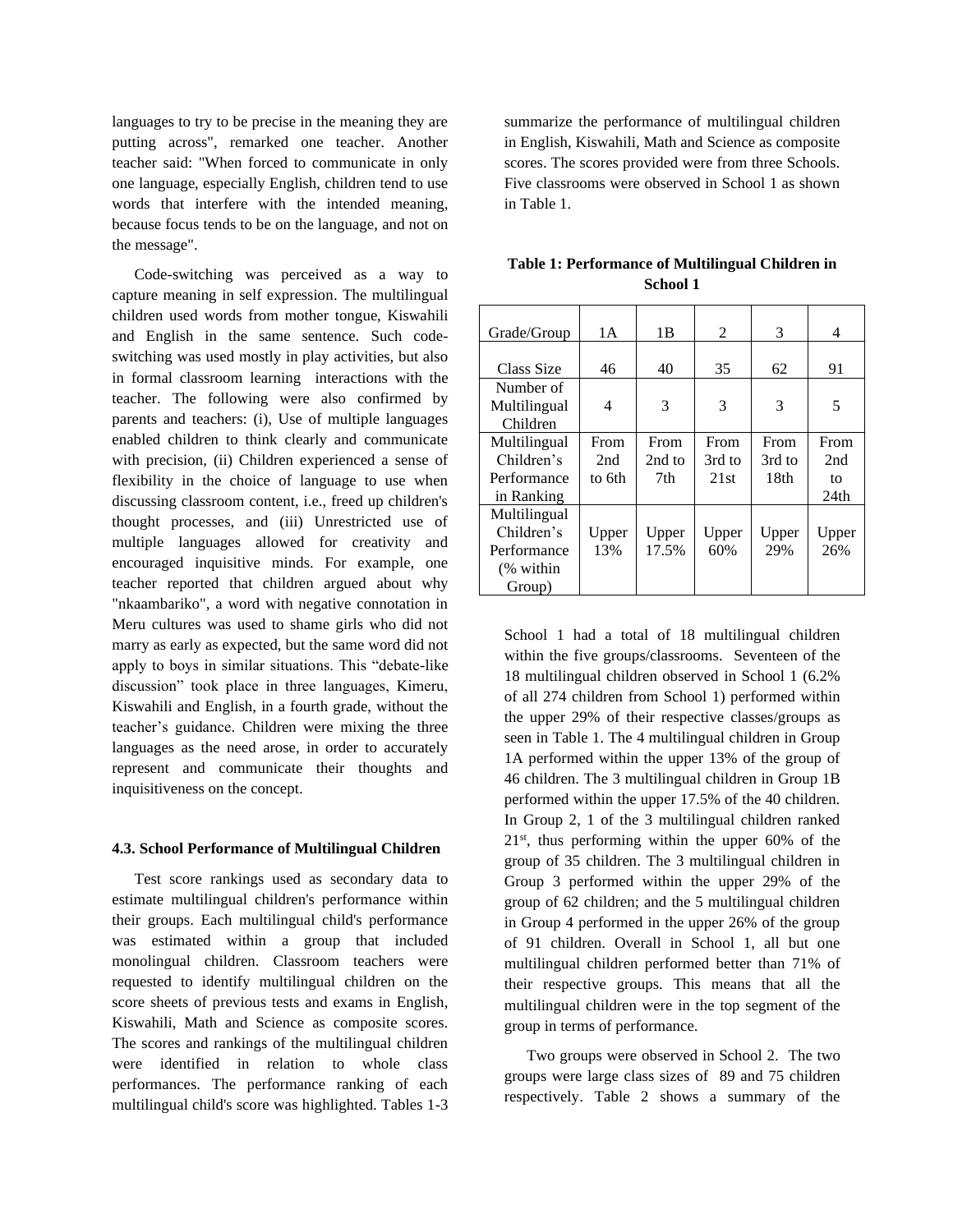findings from school 2 as was observed from composite ranking scores in the four selected key subjects, English, Kiswahili, Math and Science.

**Table 2: Multilingual Children's Performance in School 2**

| Grade/ Group                                                  | 2                                                          | 3                                     |
|---------------------------------------------------------------|------------------------------------------------------------|---------------------------------------|
| Class Size                                                    | 89                                                         | 75                                    |
| Number of<br>Multilingual<br>Children                         | 15                                                         | 22                                    |
| Multilingual<br>Children's<br>Performance in<br>Ranking       | *From<br>$4^{\text{th}}$ to<br>17 <sub>th</sub><br>$(N=9)$ | **From<br>$1st$ to $21st$<br>$(N=15)$ |
| Multilingual<br>Children's<br>Performance (%<br>within Group) | Upper<br>19.1%                                             | Upper<br>28%                          |

\*Nine out of the 15 multilingual children performed within the top 17 in a class of 89 children.

\*\*Fifteen of the 22 multilingual children performed within the top 21 in a class of 75 children. The 4 highest performers in this group were multilingual children.

In the second grade, 9 of the 15 multilingual children ranked between  $4<sup>th</sup>$  and  $17<sup>th</sup>$  in performance among the entire group of 89 children, performing in the upper 19.1%.. In the third grade, 15 of the 22 multilingual children ranked between 1st and  $21<sup>st</sup>$  in the entire group of 75 children, performing in the upper 28%, while the highest 4 performers were multilingual children. Of the 164 children in School 2, 37 were multilingual, 24 of whose performance ranked within the top 21 children in the entire group.

Performance in School 3, where three groups (Grades 2, 3, and 4) were observed, results were mixed.. Grade 2 had 65 children, Grade 3 had 75 children, and Grade 4 had 90 children, a total of 230 children. Table 3 provides summary data on the performance of the multilingual children in the school, as was indicated by composite score rankings in the four selected subject areas, i.e., English, Kiswahili, Math and Science.

| Table 3: Multilingual Children's Performance in |
|-------------------------------------------------|
| <b>School 3</b>                                 |

| Grade/         | 2                | 3                | 4                |
|----------------|------------------|------------------|------------------|
| Group          |                  |                  |                  |
|                |                  |                  |                  |
| Class Size     | 65               | 75               | 90               |
| Number of      |                  |                  |                  |
| Multilingual   | 14               | 15               | 23               |
| Children       |                  |                  |                  |
| Multilingual   | $*$ From         | $*$ $Fr0$        | ***From          |
| Children's     | 3rd to           | m                | 1st to           |
| Performance in | $64^{\text{th}}$ | 3rd to           | 31 <sup>st</sup> |
| Ranking        | $N=14$           | 28 <sup>th</sup> | $N=18$           |
|                |                  | $N=11$           |                  |
| Multilingual   | Across           |                  |                  |
| Children's     | the              | Upper            | Upper            |
| Performance (% | Range            | 37.3%            | 34.4%            |
| within Group)  |                  |                  |                  |

\*This group of multilingual children was spread across the entire range of the class performance.

\*\*Eleven the 15 multilingual children studied performed within the upper 28 in a group of 75 children.

\*\*\* Eighteen of the 23 multilingual children performed within the upper 31 in a group of 90 children.

In school 3, children's performance was a wide range. In Grade 2, all 14 multilingual children performed across the spectrum, from  $3<sup>rd</sup>$  to  $64<sup>th</sup>$ , which means that the multilingual children's performance did not stand out. In other words, some of the multilingual second graders were not doing well in the selected key school subjects. In Grade 3, 11 of the 15 children ranked between  $3<sup>rd</sup>$  and  $28<sup>th</sup>$ , performing within the upper 37.3% of the total of 75 children. In the fourth Grade, 18 of the 23 multilingual children ranked within the upper 31, performing within the top 34.4% of the group of 90 children.

## **5.4 Disadvantages of Using Only One of the Languages Children Spoke**

Follow-up interviews with teachers and parents revealed that children faced the following disadvantages when they were required to use only one of the languages they spoke: (i) children's learning potentials were lowered because they "could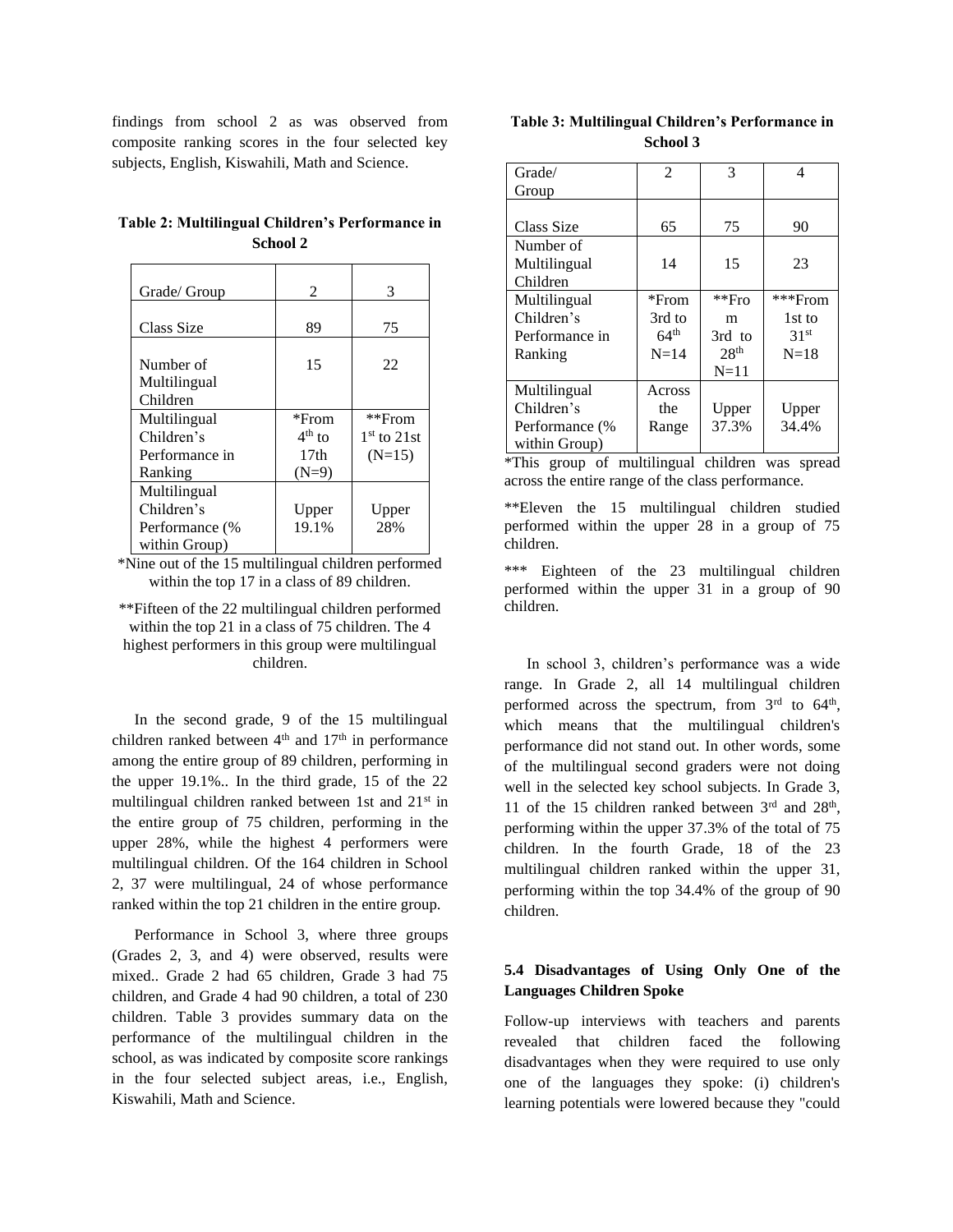not function fully to connect learning within the family to learning in school", (ii) children's self esteem was lowered because their uniqueness and their creativity embedded in their languages were overlooked, (iii) Children's connection to their extended families were undermined because of seemingly no relevance to school learning, (iv) children might tend to focus narrowly on school requirements just to pass competitive exams but ignore knowledge and skills embedded in the other languages the children spoke. There were no disadvantages recorded in questionnaires or interviews with regard to children's use of multiple languages.

## **5.5 Summary of Findings**

This study examined factors that contributed to and supported children's use of multiple languages; how fluency in multiple languages was related to thought processes, communication and school learning and performance in selected subjects. The study also revealed disadvantages of using only one of the languages children spoke. Parental use of multiple languages, interaction with extended family and peers were the main factors that contributed to, and supported, children's abilities to use multiple languages. The different sets of data converged to show positive learning outcomes for young children using multiple languages in their everyday functioning at home and in school. Multilingual children did not feel constrained to use only one language in their classrooms. Their teachers allowed some flexibility even though the language policy emphasized Kiswahili and English. Children expressed their thoughts and asked questions clearly in class using different languages. This was seen as an effective way to communicate and to learn. Performance of multilingual children among their monolingual peers was ranked considerably high.

#### **5.6 Composite Score Rankings on Performance**

School performance of a total of 107 multilingual children (16%) were observed within a larger group of 668 children in 10 classrooms in 3 schools. Composite score ranks were studied as secondary

data in 10 classrooms in 3 schools. It was evident from the data that most multilingual children studied were doing well in the school subjects designated as key curriculum subjects, i.e., English, Kiswahili, Math and Science. These subjects were considered the most important by both teachers and parents in all 3 schools. In School 1, all but one of the 18 multilingual children performed better than 71% of their respective class groups. The highest 4 performers in School 2 were multilingual children. In this school, 24 of the 37 multilingual children ranked within the top 21 of the entire group of 164 children, i.e. they performed within the top 12.8% of the group. Results from School 3 were different. Second graders were not performing well in the selected subjects. In the second grade with 65 children, the 14 multilingual children ranked anywhere between 3rd and 64th. The other 29 out of 38 multilingual children in School 3 ranked within the top 31, performing in the top 19% of the group of 165  $3<sup>rd</sup>$  and 4<sup>th</sup> graders.

Of the 107 multilingual children, 70 (65.4%) performed within the top 34% of their respective groups, or better. Other than the 14 children in the second grade in School 3, none of the multilingual children studied seemed to do poorly on the key curriculum subjects. Of the remaining 37 (107-70) multilingual children, 23 (about 21.5% of the group of 107) performed within the upper half of their respective groups; while the remaining 14 (13.1% of the 107) ranked from top to bottom in their class (the second graders in School 3). Even though the study did not seek to establish gender differences in performance, the secondary data identified male and female students, but the analysis did not show any gender differences.

#### **5.7 Synthesis of Findings**

The data from parents' questionnaires, and interviews, and the secondary data analyzed on children performance point in one direction, which is. support of children's multiple languages and generally high performance in school The following statements are drawn from the data presented and analyzed: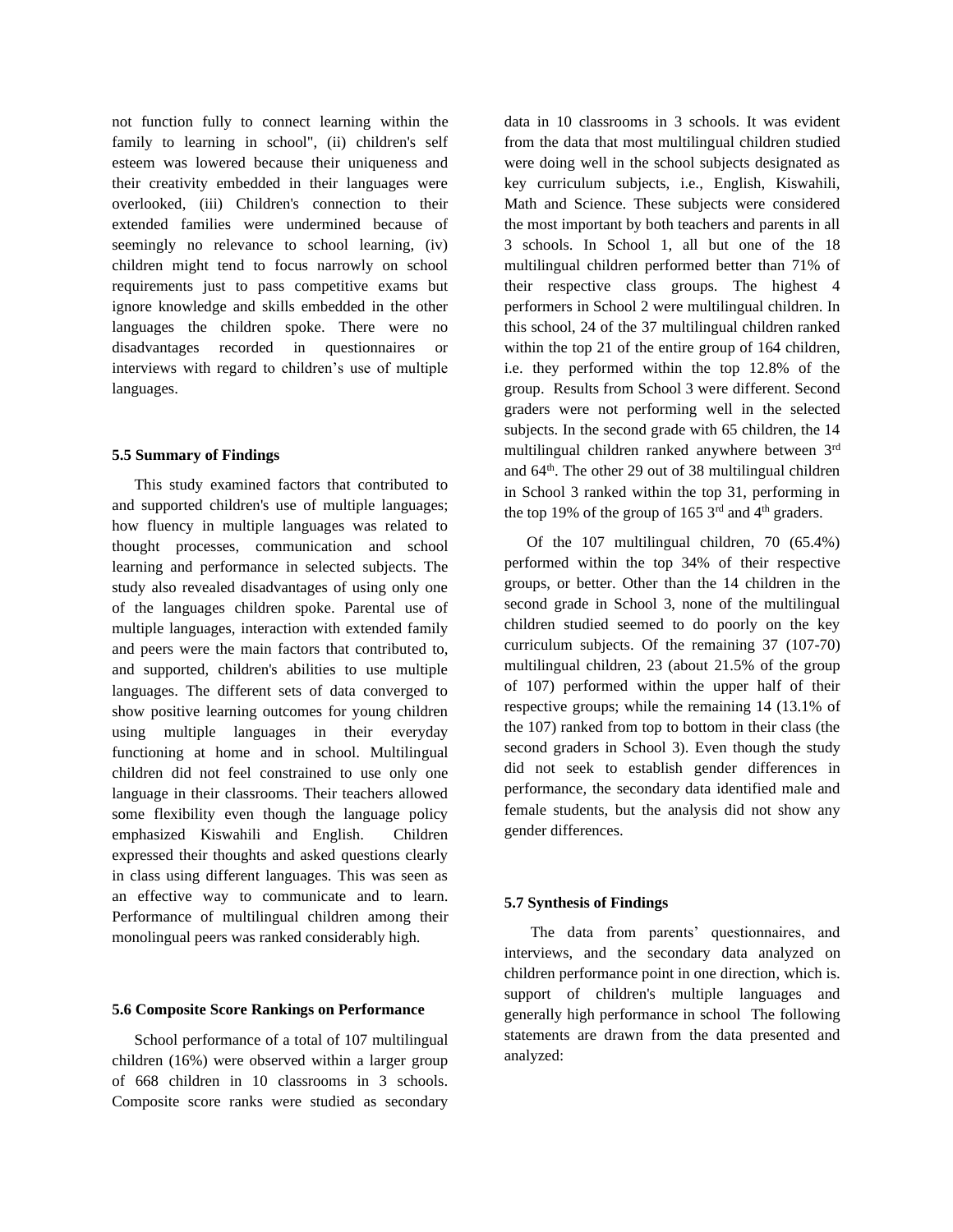- i. Children learned multiple languages informally within their home and community environments.
- ii. Several factors contributed to effectiveness of learning multiple languages in the young children, including parental use of the multiple languages, interaction with extended family and intergenerational interaction.
- iii. Teacher interview responses showed that multilingual children used all their languages formally and informally, both outside class and during class sessions. Code switching was done regularly during class sessions.
- iv. Teacher interviews also indicated that when children used all languages interchangeably within class sessions, communication was clearer than when using only Kiswahili, the national language. However, classroom observations revealed that multilingual children expressed themselves most clearly when they used Kiswahili. English was the most difficult language for children to use in expressing themselves.
- v. Even though the Tanzanian language policy is to use English and Kiswahili as languages of instruction, teachers were more flexible in the classroom, and allowed children to use their other languages as was necessary. It happened that the teachers also spoke the same languages. It seemed that the language policy was more on official, written documents than in the classroom interactions with children.
- vi. Most multilingual children observed (65.4%) performed within the top 34% or higher; within their respective groups; 21.5% performed within the upper half of their respective groups, and the remaining 13.1% performed across the spectrum, i.e., anywhere from highest to lowest within the group. This means that, 86.9%  $(65.4\% + 21.5\%)$  of the multilingual children observed performed at the 50th Percentile or better within their respective groups.

## **6. Conclusion**

The findings of this study highlight the importance of children's holistic learning. Children need all learning tools they have access to, both at home and at school, with the most important tool being the languages they speak. Use of multiple languages was perceived as a non-issue at the least and a positive catalyst at the most, by parents and teachers as well. Parents and the extended family play an important role in a child's holistic learning. The pre-determined school curriculum can include teacher flexibility that is supported by parents to help multilingual children learn to their highest potential. Research has demonstrated that submersion is not an effective way to support young children with multiple languages [20]. Priority has to be on making connections between the languages that embody children's early foundation for learning and the subsequent exposure to planned school curriculum. When children learn concepts from multiple perspectives using the languages they speak, their understanding is broadened to create room for inquisitiveness and creativity. The young children's fluency in multiple languages and the use of those languages in school learning were found to be useful assets. This may help to further curb the social inequity in the Tanzanian early education [21] and in other linguistically similar contexts.

## **7. Implications for Further Research**

This study involved 107 multilingual children in 10 classrooms within 3 schools in the Tanzanian context. These findings cannot be applied directly to contexts in which children are not fully multilingual. The definition of bilingual or multilingual children as children "who speak one language (L1) and are in the process of learning English and/or another language (L2)", does not apply to the findings of this study. The children studied in this research acquired at least two languages naturally from birth, were fluent in all languages, and were learning English at the time of the study. Contextualized, more comprehensive research involving larger numbers of bilingual/multilingual children is necessary. Such research must include the role of language policy. As comprehensive, contextualized studies grow in number, it will be possible to develop a research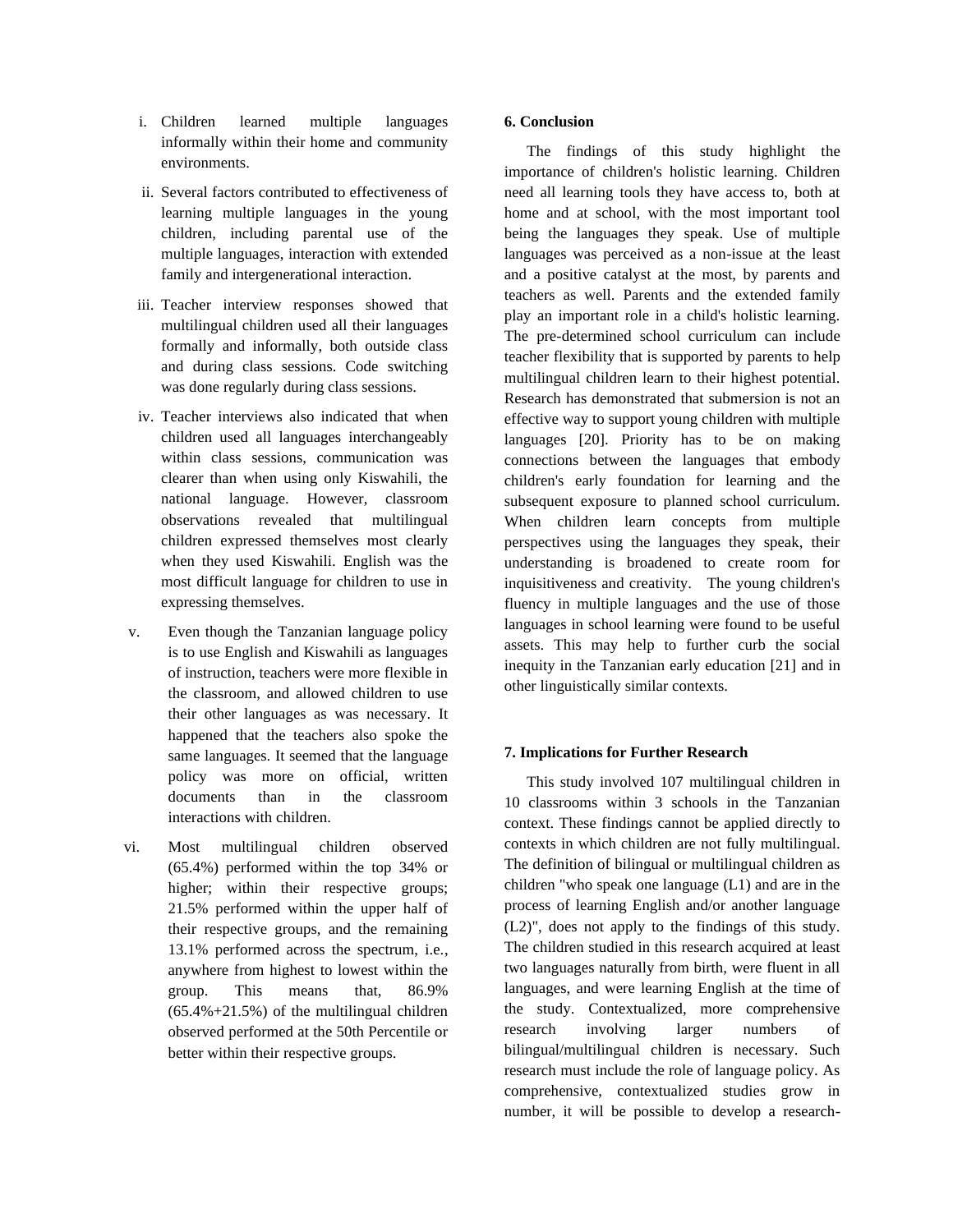based theory of the role of fluency in multiple languages in young children's school learning. Classroom practice can begin to catch up faster with neuroscience, with regard to natural mastery of multiple languages in early childhood, and embrace the possible learning advantages.

## **7. References**

[1] Eliot, L. & Syc, S. "Language and the Brain". In Linda, Gilkerson and Rebecca Klein, (eds.). Early Development and the Brain: Teaching Resources for Educators. Erikson faculty Development Project on the Brain, Washington D.C. Zero-to-Three, 2008.

[2] Piper, T., *Language and Learning*: *the Home and the School Years*, 2nd edition, New Jersey: Merrill, 1998.

[3] Owens, R. E. Jr., *Language Development: An Introduction, Seven Edition*, Toronto: Pearson, 2008.

[4] McLean L., & Snyder-McLean, L., *A Transactional Approach to Early Language Training*. Columbus, Ohio: Merrill,1978.

[5] Bowerman, M., Discussion of Summary: "Development of Concepts Underlying language", In R. Schiefelbusch & L. Lloyd (Eds.), *Language Perspectives: Acquisition, retardation and Intervention,* Baltimore, park Press, 1974.

[6] Kuhl, P., The Linguistic Genius of Babies. PBS Video (Clip 10 minutes and 15 seconds long with over 1.6 million views by Nov. 2014). http://www.ted.com/\_talks/patricia\_kuhl\_the\_linguist ic\_genius\_of\_babies/, 2010. (Access Date: March 5, 2016).

[7] Paradis, J., Grammatical Morphology in Children Learning English as a Second Language: Implications of Similarities with Specific Language Impairment. *Language Speech Hear Serv. Sch.*2005; 36:172–87.

[8] Hernàndez A.E., Bates E, Avila LX., "Sentence Interpretation in Spanish-English bilinguals: What does it mean to be in-between?" *Applied Psycholinguistics*, 1994, 15:417–66.

[9] Karlson, L. C., Soveri, A., Rasanen, P., Karna, A., delate, S., Lagerstrom, E., Mard, L., Steffansson, M., Lehtonen, M. & Laine, M., "Bilingualism and Performance on Two Widely Used Developmental Neuropsychological Test Batteries", *Open Access,* Peer Reviewed Research Report, 15, 2015, 10.1371/journal.pone.01258567.

[10] Armstrong, P. W. & Rogers, J. D., "Basic Skills Revisited: The Effects of Foreign Language Instruction on Reading Math and Language Arts". *Learning Languages*, 2(3), 1997, 20-31.

[11] Mushi, S. L. P. A *Global Analysis of Education in the 21st Century: What Kinds of Schools Do We Need Today?* Lewiston-Lampeter: The Edwin Mellen Press, 2015.

[12] Berk, L., *Infants and Children: Pre-Natal Through Middle Childhood*, 7th edition, New York: Pearson, 2014.

[13] Eliot, L., *What's Going on in There? How the Brain and Mind Develop in the First Five Years of Life*. New York: Bantam Books, 1999.

[14] Petito, L. A., Katerelos, M., Levy, B., Guana, K., Tetreault, K. & Ferraro, V., "Bilingual Sign and Spoken Language Acquisition From Birth: Implications for Mechanics Underlying Early Bilingual Language" Acquisition. *Journal of Child Language 28, 2001, 453-486*.

[15] Buschmann, A., & Sachse, S., (2018). Heidelberg Interaction Training for Language Promotion in Early Childhood Settings*, European Journal of Education,* (2018). *v53 n1* pp66-78 13pp1

[16] Curdt-Christiansen, X. L.; [Wang,](javascript:__doLinkPostBack() W. Parents as Agents of Multilingual Education: Family Language Planning in China. *[Language,](javascript:__doLinkPostBack() Culture and [Curriculum](javascript:__doLinkPostBack()*, v31 n3 p235-254 2018. 20 pp

[17] Blair, A., & Haneda, M.. Toward Collaborative Partnerships: Lessons from Parents and Teachers of Emergent Bi/Multilingual Students, *Theory into Practice*, (2021), (v60 n1 p18-27 2021. 10 pp

[18] Festman, J. Learning and Processing Multiple Languages: The More the Easier? *Language Learning*, (2021), v71 suppl 1 p121-162 Mar 2021. (EJ1286692)

[19] Ferjan, R. N. & Kuhl, P. Bilingual Baby: Foreign Language Intervention in Madrid's Infant Education Centers, *Mind, Brain, and Education*, (2017). v11 n3 p133-143 11pp

[20] Jorden's K., Van den Branden K., & Van Gorp K.., Multilingual Islands in a Monolingual Sea: Language Choice Patterns During Group Work., *International Journal of Bilingual Education and Bilingualism*, (2018). v21 n8 p943-955 13pp